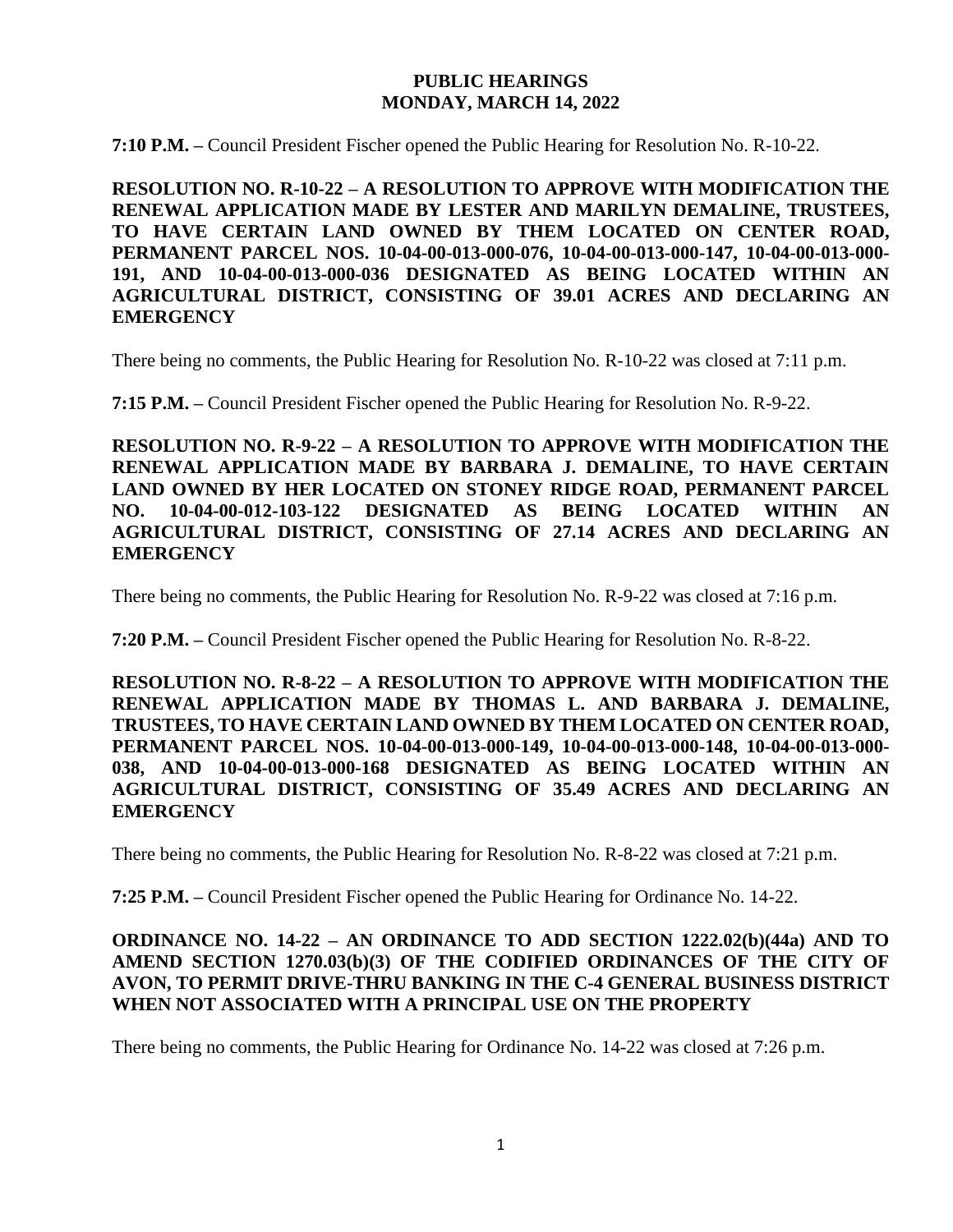# **MINUTES OF THE REGULAR MEETING OF THE COUNCIL OF THE CITY OF AVON, OHIO, HELD MONDAY, MARCH 14, 2022 IN THE COUNCIL CHAMBERS OF THE MUNICIPAL BUILDING AT 7:30 P.M.**

The Chairman, Council President Brian Fischer, called the meeting to order and led in the Pledge of Allegiance.

#### PRESENT:

Council Members: 1<sup>st</sup> Ward – Jennifer Demaline; Council-at-Large – Tammy Holtzmeier; 2<sup>nd</sup> Ward – Dennis McBride; 3<sup>rd</sup> Ward – Anthony Moore; 4<sup>th</sup> Ward – Scott Radcliffe; Council-at-Large – Craig Witherspoon; Council-at-Large and Council President – Brian Fischer; Mayor - Bryan Jensen; City Engineer – Ryan Cummins; Planning and Economic Development Coordinator – Pam Fechter; Law Director – John Gasior; Finance Director - William Logan; Safety/Public Service Director – Duane Streator; Clerk of Council – Barbara Brooks

#### MINUTES OF THE WORK SESSION OF COUNCIL HELD MONDAY, FEBRUARY 21, 2022

A motion was made by Mr. McBride and seconded by Mr. Moore to dispense with the reading of the minutes of the Work Session of Council held Monday, February 21, 2022, and to approve said minutes as published, and the vote was: Mrs. Demaline, "yes; Mrs. Holtzmeier, "yes"; Mr. McBride, "yes"; Mr. Moore, "yes"; Mr. Radcliffe, "yes"; Mr. Witherspoon, "yes"; Mr. Fischer, "yes".

The vote was 7 for and 0 against and the Chairman declared the motion passed.

MINUTES OF THE REGULAR MEETING OF COUNCIL HELD MONDAY, FEBRUARY 28, 2022 A motion was made by Mr. McBride and seconded by Mr. Radcliffe to dispense with the reading of the minutes of the Regular Meeting of Council held Monday, February 28, 2022, and to approve said minutes as published, and the vote was: Mrs. Holtzmeier, "yes"; Mr. McBride, "yes"; Mr. Moore, "yes"; Mr. Radcliffe, "yes"; Mr. Witherspoon, "yes"; Mrs. Demaline, "yes"; Mr. Fischer, "yes".

The vote was 7 for and 0 against and the Chairman declared the motion passed.

ORDINANCE NO. 14-22 – TO ADD SECTION 1222.02(b)(44a) AND TO AMEND SECTION 1270.03(b)(3) OF THE CODIFIED ORDINANCES OF THE CITY OF AVON, TO PERMIT DRIVE-THRU BANKING IN THE C-4 GENERAL BUSINESS DISTRICT WHEN NOT ASSOCIATED WITH A PRINCIPAL USE ON THE PROPERTY

The Clerk read Ordinance No. 14-22 by title only, entitled:

## **AN ORDINANCE TO ADD SECTION 1222.02(b)(44a) AND TO AMEND SECTION 1270.03(b)(3) OF THE CODIFIED ORDINANCES OF THE CITY OF AVON, TO PERMIT DRIVE-THRU BANKING IN THE C-4 GENERAL BUSINESS DISTRICT WHEN NOT ASSOCIATED WITH A PRINCIPAL USE ON THE PROPERTY**

The Chairman declared this to be the third of three readings of Ordinance No. 14-22.

A motion was made by Mr. McBride and seconded by Mr. Radcliffe to adopt Ordinance No. 14-22, and the discussion was:

Mr. Fischer asked Ms. Fechter to remind Council of the referral from Planning Commission on this item.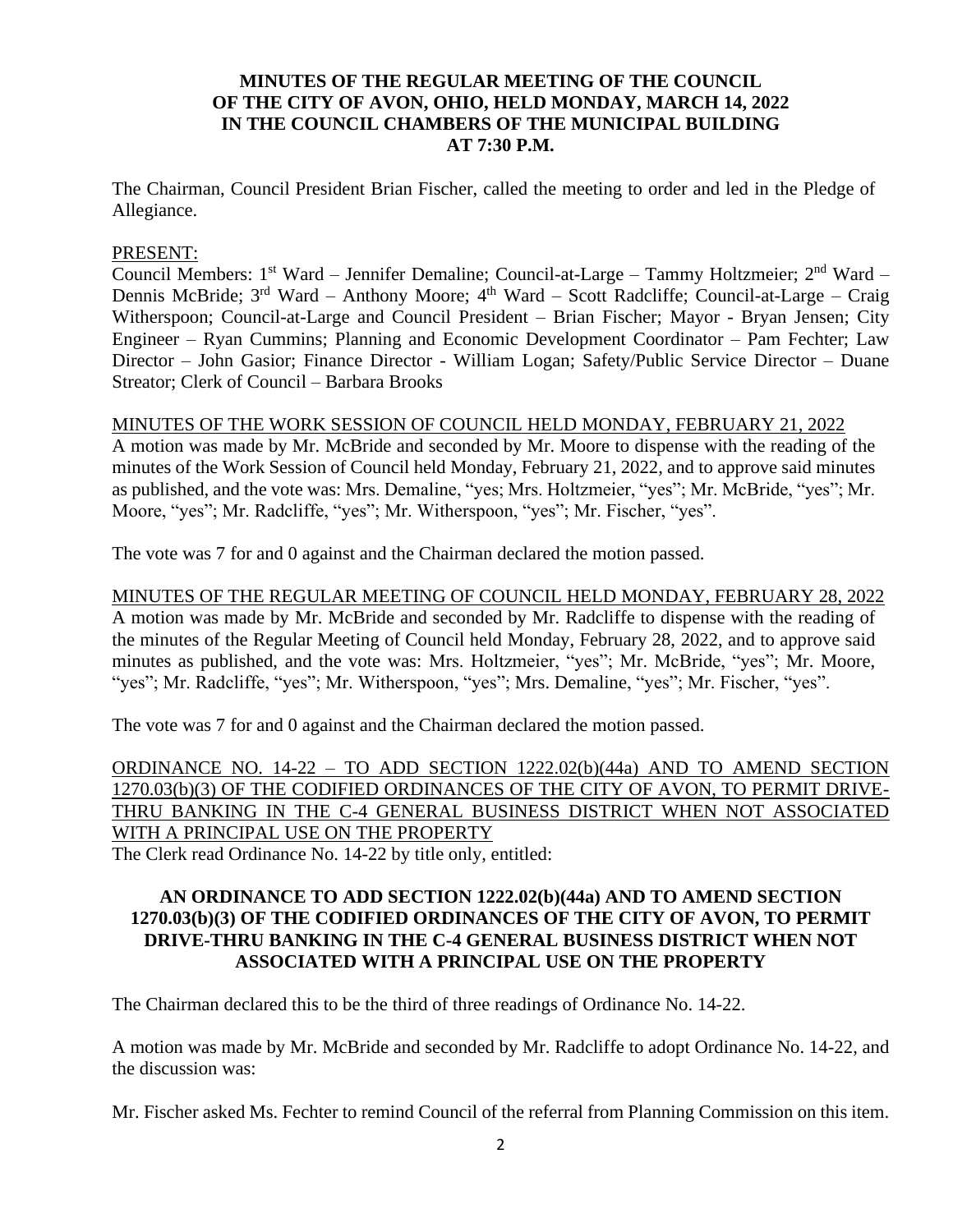Ms. Fechter reminded Council this request was a referral from City Council to Planning Commission on November 23, 2021. She said it was heard in front of Planning Commission on January 19, 2022 and was given a negative recommendation to move forward.

No further comments were made or questions asked.

And the vote was: Mr. McBride, "no"; Mr. Moore, "no"; Mr. Radcliffe, "no"; Mr. Witherspoon, "no"; Mrs. Demaline, "no"; Mrs. Holtzmeier, "yes"; Mr. Fischer, "no".

The vote was 1 for and 6 against and the Chairman declared the motion failed.

# ORDINANCE NO. 28-22 – AUTHORIZING THE MAYOR TO TAKE ALL ACTIONS NECESSARY TO ACCEPT THE NORTHEAST OHIO PUBLIC ENERGY COUNCIL (NOPEC) ENERGIZED COMMUNITY GRANT(S)

The Clerk read Ordinance No. 28-22 by title only, entitled:

# **AN ORDINANCE AUTHORIZING THE MAYOR TO TAKE ALL ACTIONS NECESSARY TO ACCEPT THE NORTHEAST OHIO PUBLIC ENERGY COUNCIL (NOPEC) ENERGIZED COMMUNITY GRANT(S) AND DECLARING AN EMERGENCY**

A motion was made by Mr. McBride and seconded by Mr. Moore to suspend the rules and act on Ordinance No. 28-22, and the vote was: Mr. Moore, "yes"; Mr. Radcliffe, "yes"; Mr. Witherspoon, "yes"; Mrs. Demaline, "yes"; Mrs. Holtzmeier, "yes"; Mr. McBride, "yes"; Mr. Fischer, "yes".

The vote was 7 for and 0 against and the Chairman declared the motion passed.

A motion was made by Mr. McBride and seconded by Mr. Moore to adopt Ordinance No. 28-22, and the vote was: Mr. Radcliffe, "yes"; Mr. Witherspoon, "yes"; Mrs. Demaline, "yes"; Mrs. Holtzmeier, "yes"; Mr. McBride, "yes"; Mr. Moore, "yes"; Mr. Fischer, "yes".

The vote was 7 for and 0 against and the Chairman declared the motion passed.

THE CHAIRMAN ANNOUNCED A PUBLIC HEARING ON MONDAY, MARCH 21, 2022 AT 7:25 P.M. – FOR THE EXTENSION OF THE TIF AGREEMENT NO. 6/7 BY ORDINANCE NO. 29-22 – TO AMEND ORDINANCE NO. 38-10 TO EXTEND THE EXEMPTION FROM TAXATION OF IMPROVEMENTS PROVIDED FOR BY OHIO REVISED CODE SECTION 5709.40 FOR CERTAIN PARCELS COMPRISING THE CITY'S TAX INCREMENT FINANCING AGREEMENT NO. 6/7, PURSUANT TO OHIO REVISED CODE SECTION 5709.51

Mr. Fischer announced that a Public Hearing would be held on Monday, March 21, 2022 at 7:25 p.m. for Ordinance No. 29-22.

Mr. Logan advised both the Avon School District and the Lorain County Joint Vocational School were notified in writing. He said the Avon Schools have acknowledged that they received the letter. Mr. Logan stated he spoke with the Treasurer of the Avon Schools, and she indicated their School Board meets on Tuesday evening, March 22, 2022 and the Treasurer plans on speaking with the School Board President some time before that meeting to review this proposed extension, but he does not foresee any problems. He advised the Schools are kept whole in all of the City's TIF agreements and it would remain the same in this instance.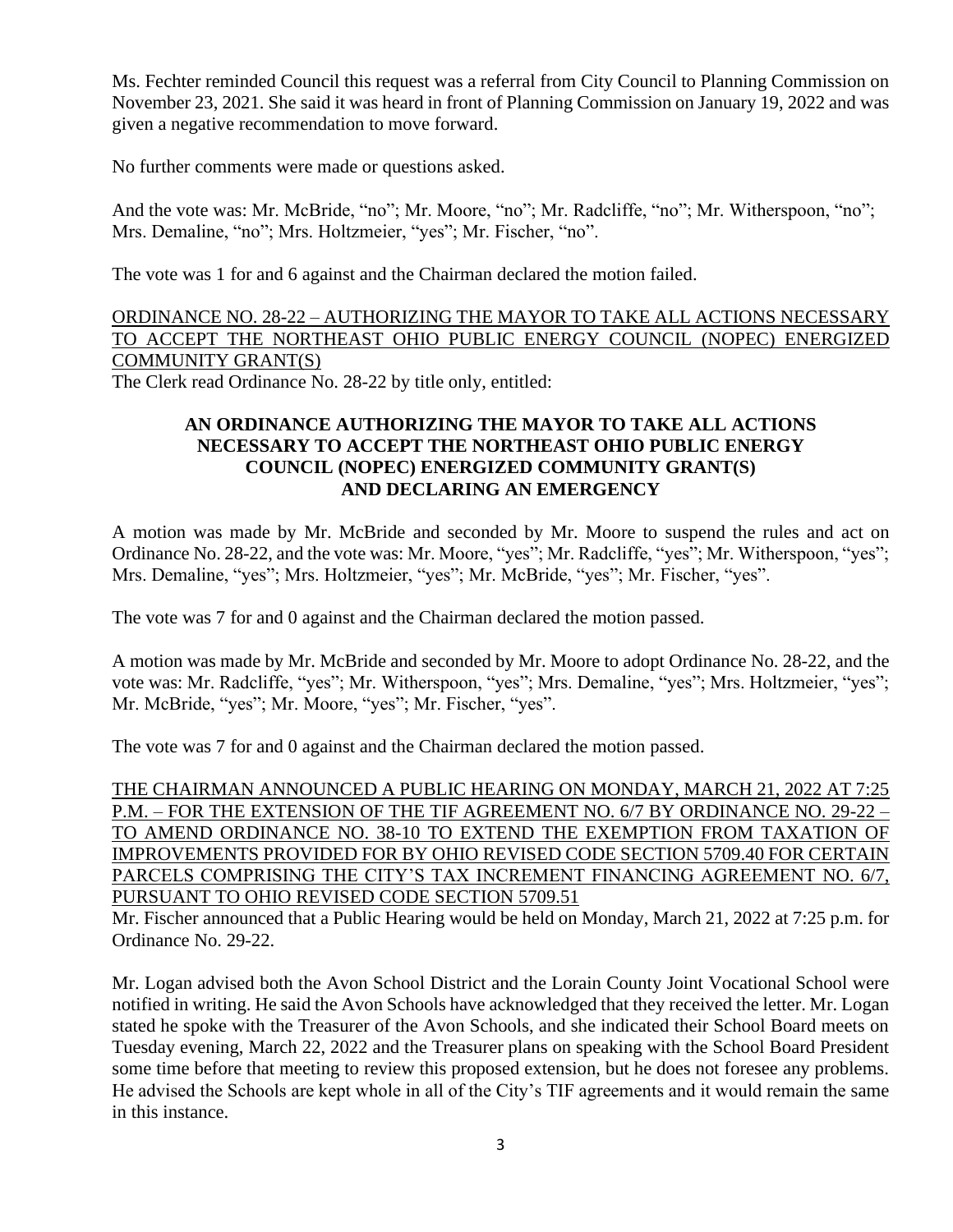Mr. Gasior advised the reason for tonight's announcement is the City Charter Article IV, Section 16 requires the announcement of a Public Hearing at a Regular Meeting of Council with the Public Hearing to take place at a Work Session of Council and then a vote at the following Regular Meeting of Council.

# ORDINANCE NO. 30-22 – TO AWARD THE BID FOR THE 2022 AVON PARKS MOWING CONTRACT NO. 1 (THE BOARD OF EDUCATION SOCCER FIELD COMPLEX, AQUATIC FACILITY GROUNDS, FIRE STATION SITE, POLICE STATION SITE, AND THE AVON POST OFFICE SITE)

The Clerk read Ordinance No. 30-22 by title only, entitled:

# **AN ORDINANCE TO AWARD THE BID FOR THE 2022 AVON PARKS MOWING CONTRACT NO. 1 (THE BOARD OF EDUCATION SOCCER FIELD COMPLEX, AQUATIC FACILITY GROUNDS, FIRE STATION SITE, POLICE STATION SITE, AND THE AVON POST OFFICE SITE) AND DECLARING AN EMERGENCY**

A motion was made by Mr. McBride and seconded by Mr. Moore to suspend the rules and act on Ordinance No. 30-22, and the vote was: Mr. Witherspoon, "yes"; Mrs. Demaline, "yes"; Mrs. Holtzmeier, "yes"; Mr. McBride, "yes"; Mr. Moore, "yes"; Mr. Radcliffe, "yes"; Mr. Fischer, "yes".

The vote was 7 for and 0 against and the Chairman declared the motion passed.

A motion was made by Mr. McBride and seconded by Mr. Moore to adopt Ordinance No. 30-22, and the vote was: Mrs. Demaline, "yes"; Mrs. Holtzmeier, "yes"; Mr. McBride, "yes"; Mr. Moore, "yes"; Mr. Radcliffe, "yes"; Mr. Witherspoon, "yes"; Mr. Fischer, "yes".

The vote was 7 for and 0 against and the Chairman declared the motion passed.

ORDINANCE NO. 31-22 – TO AWARD THE BID FOR THE 2022 AVON PARKS MOWING CONTRACT NO. 2 (THE AVON ISLE, THE COMMUNITY CENTER, AVON CEMETERY, STATE ROUTE (SR) 83 RIGHT-OF-WAY IN NORTHWEST QUADRANT OF THE SR 83 & SR 254 INTERSECTION, STONEY RIDGE ROAD GAZEBO SITE, OLD VILLAGE HALL, AND THE SENIOR CENTER & LITTLE LEAGUE PARK COMPLEX) The Clerk read Ordinance No. 31-22 by title only, entitled:

# **AN ORDINANCE TO AWARD THE BID FOR THE 2022 AVON PARKS MOWING CONTRACT NO. 2 (THE AVON ISLE, THE COMMUNITY CENTER, AVON CEMETERY, STATE ROUTE (SR) 83 RIGHT-OF-WAY IN NORTHWEST QUADRANT OF THE SR 83 & SR 254 INTERSECTION, STONEY RIDGE ROAD GAZEBO SITE, OLD VILLAGE HALL, AND THE SENIOR CENTER & LITTLE LEAGUE PARK COMPLEX) AND DECLARING AN EMERGENCY**

A motion was made by Mr. McBride and seconded by Mr. Moore to suspend the rules and act on Ordinance No. 31-22, and the vote was: Mrs. Holtzmeier, "yes"; Mr. McBride, "yes"; Mr. Moore, "yes"; Mr. Radcliffe, "yes"; Mr. Witherspoon, "yes"; Mrs. Demaline, "yes"; Mr. Fischer, "yes".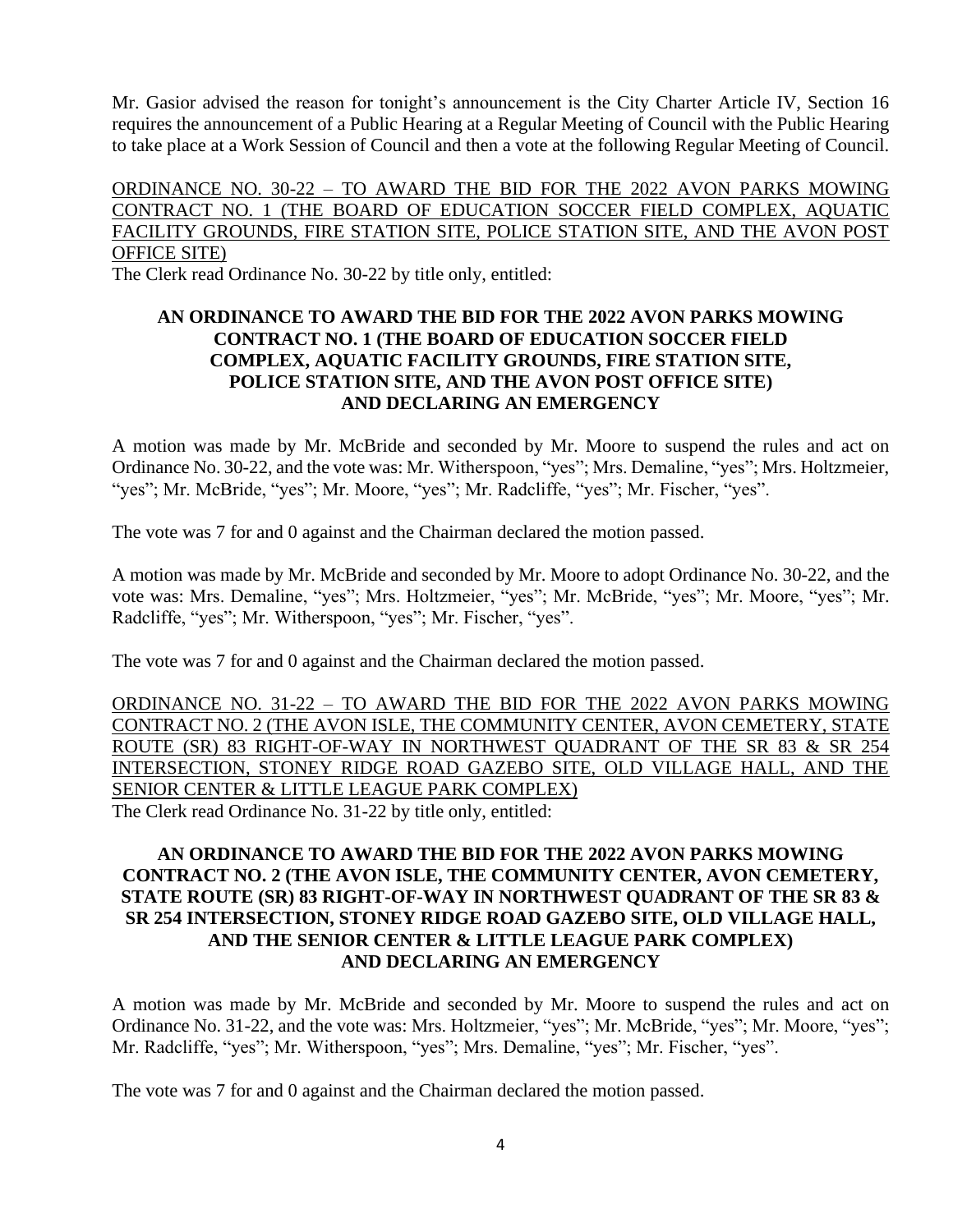A motion was made by Mr. McBride and seconded by Mr. Radcliffe to adopt Ordinance No. 31-22, and the vote was: Mr. McBride, "yes"; Mr. Moore, "yes"; Mr. Radcliffe, "yes"; Mr. Witherspoon, "yes"; Mrs. Demaline, "yes"; Mrs. Holtzmeier, "yes"; Mr. Fischer, "yes".

The vote was 7 for and 0 against and the Chairman declared the motion passed.

ORDINANCE NO. 32-22 – TO AWARD THE BID FOR THE 2022 AVON PARKS MOWING CONTRACT NO. 3 (SCHWARTZ ROAD PARK) The Clerk read Ordinance No. 32-22 by title only, entitled:

## **AN ORDINANCE TO AWARD THE BID FOR THE 2022 AVON PARKS MOWING CONTRACT NO. 3 (SCHWARTZ ROAD PARK) AND DECLARING AN EMERGENCY**

A motion was made by Mr. McBride and seconded by Mr. Moore to suspend the rules and act on Ordinance No. 32-22, and the vote was: Mr. Moore, "yes"; Mr. Radcliffe, "yes"; Mr. Witherspoon, "yes"; Mrs. Demaline, "yes"; Mrs. Holtzmeier, "yes"; Mr. McBride, "yes"; Mr. Fischer, "yes".

The vote was 7 for and 0 against and the Chairman declared the motion passed.

A motion was made by Mr. McBride and seconded by Mr. Moore to adopt Ordinance No. 32-22, and the vote was: Mr. Radcliffe, "yes"; Mr. Witherspoon, "yes"; Mrs. Demaline, "yes"; Mrs. Holtzmeier, "yes"; Mr. McBride, "yes"; Mr. Moore, "yes"; Mr. Fischer, "yes".

The vote was 7 for and 0 against and the Chairman declared the motion passed

# ORDINANCE NO. 33-22 – TO AWARD THE BID FOR THE 2022 AVON PARKS MOWING CONTRACT NO. 4 (VETERAN'S MEMORIAL PARK ONLY AND ITS ENTRANCEWAY UP TO DETROIT ROAD)

The Clerk read Ordinance No. 33-22 by title only, entitled:

# **AN ORDINANCE TO AWARD THE BID FOR THE 2022 AVON PARKS MOWING CONTRACT NO. 4 (VETERAN'S MEMORIAL PARK ONLY AND ITS ENTRANCEWAY UP TO DETROIT ROAD) AND DECLARING AN EMERGENCY**

A motion was made by Mr. McBride and seconded by Mr. Moore to suspend the rules and act on Ordinance No. 33-22, and the vote was: Mr. Witherspoon, "yes"; Mrs. Demaline, "yes"; Mrs. Holtzmeier, "yes"; Mr. McBride, "yes"; Mr. Moore, "yes"; Mr. Radcliffe, "yes"; Mr. Fischer, "yes".

The vote was 7 for and 0 against and the Chairman declared the motion passed.

A motion was made by Mr. McBride and seconded by Mr. Moore to adopt Ordinance No. 33-22, and the vote was: Mrs. Demaline, "yes"; Mrs. Holtzmeier, "yes"; Mr. McBride, "yes"; Mr. Moore, "yes"; Mr. Radcliffe, "yes"; Mr. Witherspoon, "yes"; Mr. Fischer, "yes".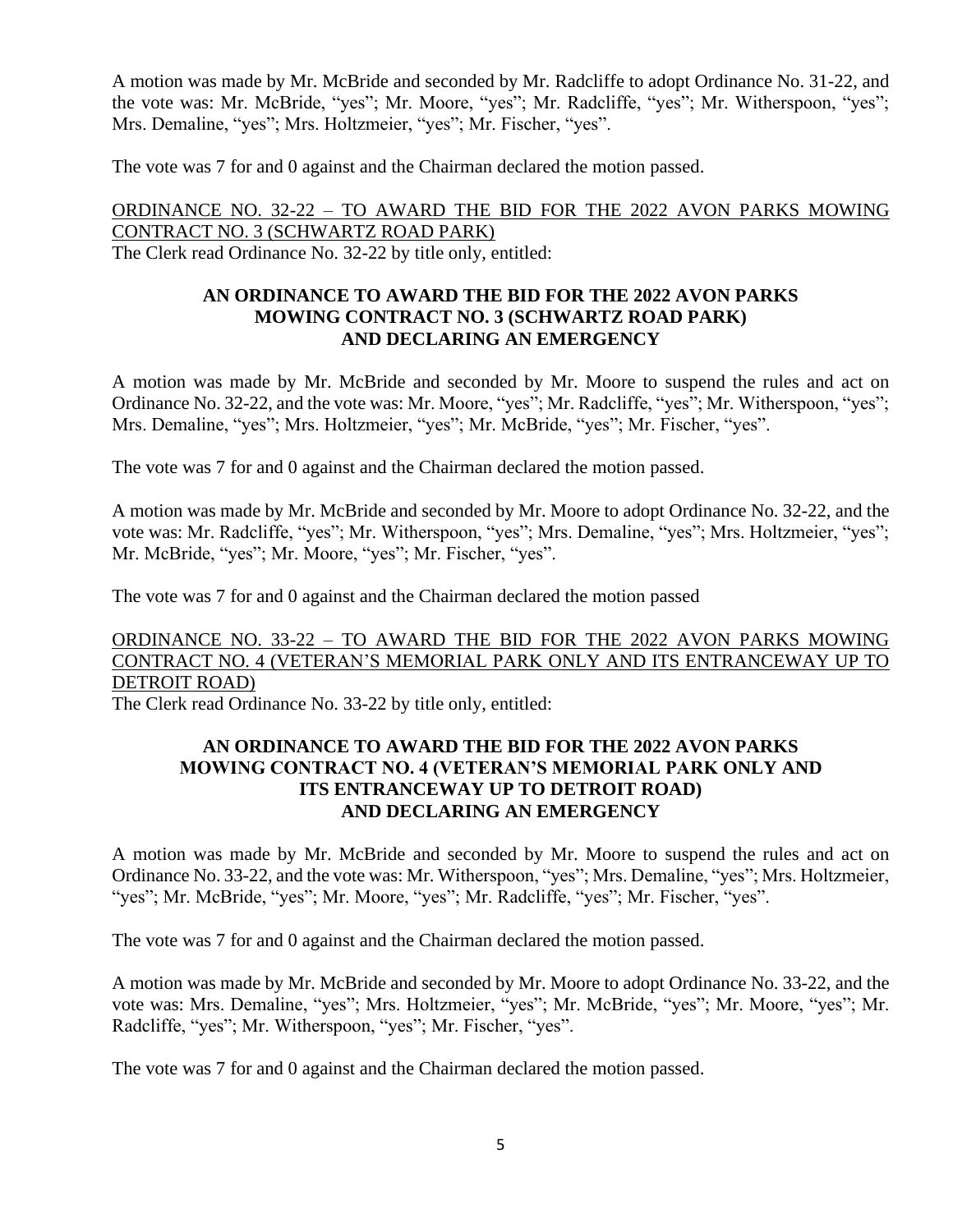ORDINANCE NO. 34-22 – TO AWARD THE PUBLIC BID FOR THE 2022 AVON PARKS MOWING CONTRACT NO. 5 (THE AVON CITY HALL COMPLEX INCLUDING THE AREA ADJACENT TO THE MIDDLE ROAD RIGHT-OF-WAY, THE NORTHGATE COMMUNITY CENTER SITE, NORTHGATE PARK, THE OLD COLORADO RIGHT-OF-WAY AT EATON DRIVE, AND THE CRUSHER STADIUM COMPLEX INCLUDING THE RECREATION LANE ENTRANCE UP TO STATE ROUTE 611 (COLORADO AVE.) The Clerk read Ordinance No. 34-22 by title only, entitled:

# **AN ORDINANCE TO AWARD THE PUBLIC BID FOR THE 2022 AVON PARKS MOWING CONTRACT NO. 5 (THE AVON CITY HALL COMPLEX INCLUDING THE AREA ADJACENT TO THE MIDDLE ROAD RIGHT-OF-WAY, THE NORTHGATE COMMUNITY CENTER SITE, NORTHGATE PARK, THE OLD COLORADO RIGHT-OF-WAY AT EATON DRIVE, AND THE CRUSHER STADIUM COMPLEX INCLUDING THE RECREATION LANE ENTRANCE UP TO STATE ROUTE 611 (COLORADO AVE.) AND DECLARING AN EMERGENCY**

A motion was made by Mr. McBride and seconded by Mr. Moore to suspend the rules and act on Ordinance No. 34-22, and the vote was: Mrs. Holtzmeier, "yes"; Mr. McBride, "yes"; Mr. Moore, "yes"; Mr. Radcliffe, "yes"; Mr. Witherspoon, "yes"; Mrs. Demaline, "yes"; Mr. Fischer, "yes".

The vote was 7 for and 0 against and the Chairman declared the motion passed.

A motion was made by Mr. McBride and seconded by Mr. Moore to adopt Ordinance No. 34-22, and the discussion was:

Mr. Fischer advised to update Council on these mowing contracts he spoke with Mr. Streator and there is rain date information provided to these contractors and that the City has priority on the next allowable day for all five of these mowing contracts.

And the vote was: Mr. McBride, "yes"; Mr. Moore, "yes"; Mr. Radcliffe, "yes"; Mr. Witherspoon, "yes"; Mrs. Demaline, "yes"; Mrs. Holtzmeier, "yes"; Mr. Fischer, "yes".

The vote was 7 for and 0 against and the Chairman declared the motion passed

ORDINANCE NO. 35-22 – AUTHORIZING THE MAYOR TO EXTEND THE CONCESSIONS AGREEMENT BETWEEN THE BIG SHOW LTD AND THE CITY OF AVON ENTERED INTO ON MAY 8, 2017 PURSUANT TO ORDINANCE NO. 36-17 The Clerk read Ordinance No. 35-22 by title only, entitled:

# **AN ORDINANCE AUTHORIZING THE MAYOR TO EXTEND THE CONCESSIONS AGREEMENT BETWEEN THE BIG SHOW LTD AND THE CITY OF AVON ENTERED INTO ON MAY 8, 2017 PURSUANT TO ORDINANCE NO. 36-17 AND DECLARING AN EMERGENCY**

A motion was made by Mr. McBride and seconded by Mr. Radcliffe to suspend the rules and act on Ordinance No. 35-22, and the vote was: Mr. Moore, "yes"; Mr. Radcliffe, "yes"; Mr. Witherspoon, "yes"; Mrs. Demaline, "yes"; Mrs. Holtzmeier, "yes"; Mr. McBride, "yes"; Mr. Fischer, "yes".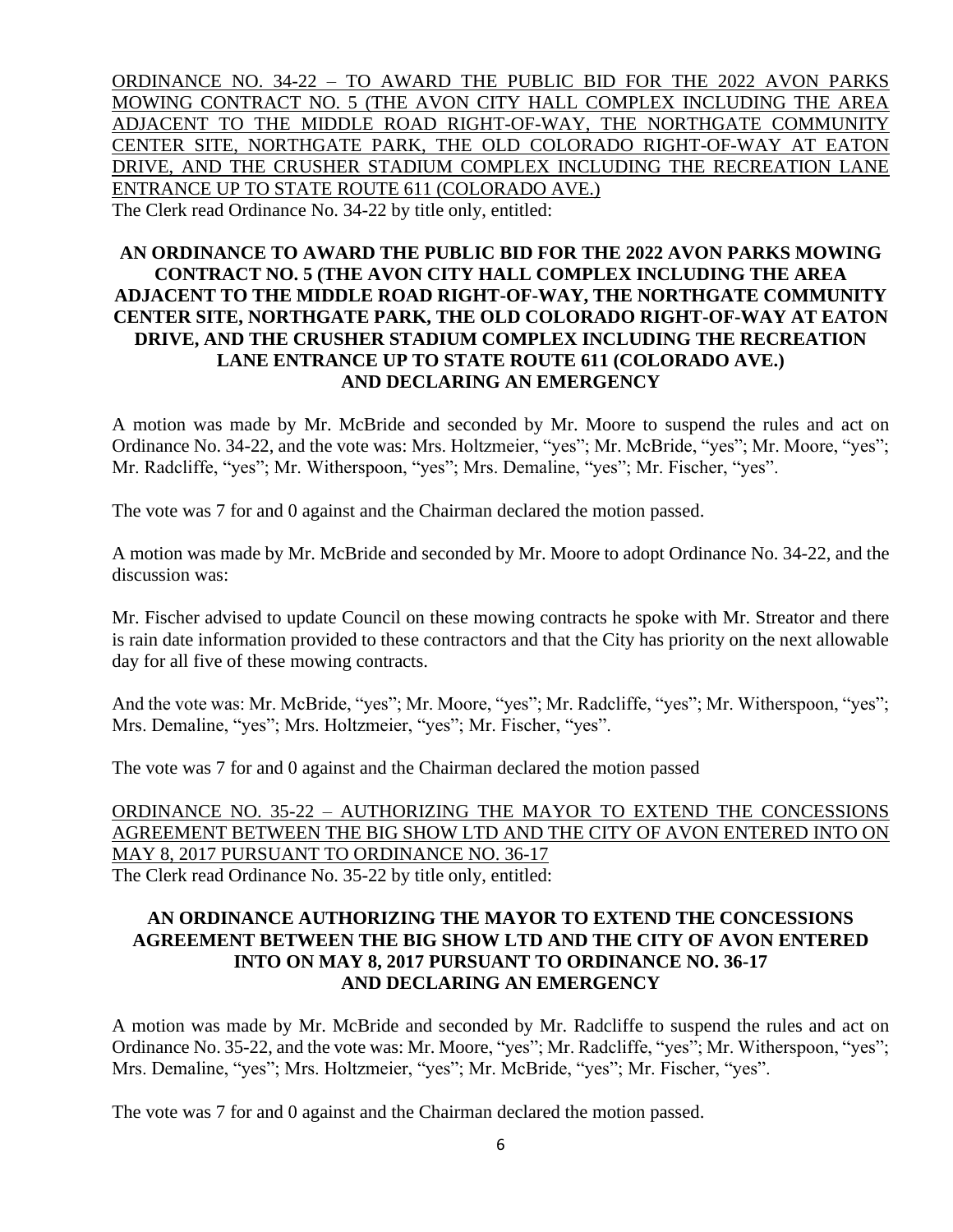A motion was made by Mr. McBride and seconded by Mr. Radcliffe to adopt Ordinance No. 35-22, and the vote was: Mr. Radcliffe, "yes"; Mr. Witherspoon, "yes"; Mrs. Demaline, "yes"; Mrs. Holtzmeier, "yes"; Mr. McBride, "yes"; Mr. Moore, "yes"; Mr. Fischer, "yes".

The vote was 7 for and 0 against and the Chairman declared the motion passed

RESOLUTION NO. R-8-22 – TO APPROVE WITH MODIFICATION THE RENEWAL APPLICATION MADE BY THOMAS L. AND BARBARA J. DEMALINE, TRUSTEES, TO HAVE CERTAIN LAND OWNED BY THEM LOCATED ON CENTER ROAD, PERMANENT PARCEL NOS. 10-04-00-013-000-149, 10-04-00-013-000-148, 10-04-00-013-000-038, AND 10-04-00-013-000- 168 DESIGNATED AS BEING LOCATED WITHIN AN AGRICULTURAL DISTRICT, CONSISTING OF 35.49 ACRES

The Clerk read Resolution No. R-8-22 by title only, entitled:

# **A RESOLUTION TO APPROVE WITH MODIFICATION THE RENEWAL APPLICATION MADE BY THOMAS L. AND BARBARA J. DEMALINE, TRUSTEES, TO HAVE CERTAIN LAND OWNED BY THEM LOCATED ON CENTER ROAD, PERMANENT PARCEL NOS. 10-04-00-013-000-149, 10-04-00-013-000-148, 10-04-00-013-000-038, AND 10-04-00-013-000-168 DESIGNATED AS BEING LOCATED WITHIN AN AGRICULTURAL DISTRICT, CONSISTING OF 35.49 ACRES AND DECLARING AN EMERGENCY**

A motion was made by Mr. McBride and seconded by Mr. Radcliffe to suspend the rules and act on Resolution No. R-8-22, and the vote was: Mr. Witherspoon, "yes"; Mrs. Demaline, "yes"; Mrs. Holtzmeier, "yes"; Mr. McBride, "yes"; Mr. Moore, "yes"; Mr. Radcliffe, "yes"; Mr. Fischer, "yes".

The vote was 7 for and 0 against and the Chairman declared the motion passed.

A motion was made by Mr. McBride and seconded by Mr. Moore to adopt Resolution No. R-8-22, and the vote was: Mrs. Demaline, "yes"; Mrs. Holtzmeier, "yes"; Mr. McBride, "yes"; Mr. Moore, "yes"; Mr. Radcliffe, "yes"; Mr. Witherspoon, "yes"; Mr. Fischer, "yes".

The vote was 7 for and 0 against and the Chairman declared the motion passed.

RESOLUTION NO. R-9-22 – TO APPROVE WITH MODIFICATION THE RENEWAL APPLICATION MADE BY BARBARA J. DEMALINE TO HAVE CERTAIN LAND OWNED BY HER LOCATED ON STONEY RIDGE ROAD, PERMANENT PARCEL NO. 10-04-00-012-103-122 DESIGNATED AS BEING LOCATED WITHIN AN AGRICULTURAL DISTRICT, CONSISTING OF 27.14 ACRES

The Clerk read Resolution No. R-9-22 by title only, entitled:

# **A RESOLUTION TO APPROVE WITH MODIFICATION THE RENEWAL APPLICATION MADE BY BARBARA J. DEMALINE TO HAVE CERTAIN LAND OWNED BY HER LOCATED ON STONEY RIDGE ROAD, PERMANENT PARCEL NO. 10-04-00-012-103-122 DESIGNATED AS BEING LOCATED WITHIN AN AGRICULTURAL DISTRICT, CONSISTING OF 27.14 ACRES AND DECLARING AN EMERGENCY**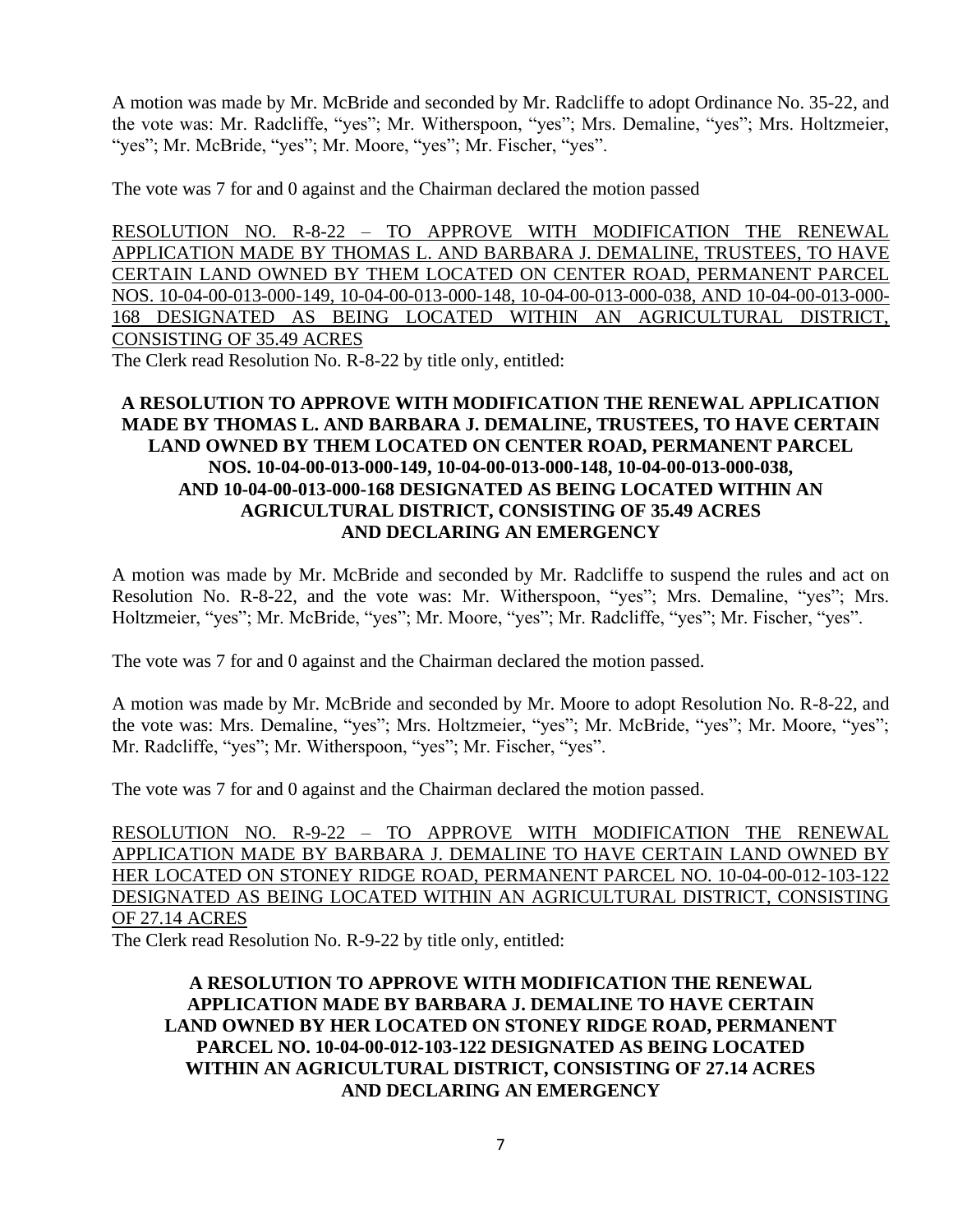A motion was made by Mr. McBride and seconded by Mr. Moore to suspend the rules and act on Resolution No. R-9-22, and the vote was: Mrs. Holtzmeier, "yes"; Mr. McBride, "yes"; Mr. Moore, "yes"; Mr. Radcliffe, "yes"; Mr. Witherspoon, "yes"; Mrs. Demaline, "yes"; Mr. Fischer, "yes".

The vote was 7 for and 0 against and the Chairman declared the motion passed.

A motion was made by Mr. McBride and seconded by Mr. Radcliffe to adopt Resolution No. R-9-22, and the discussion was:

Mr. Gasior pointed out that for the record Mrs. Jennifer Demaline, Council Member, is not related to the Demalines involved in these agricultural exemption requests being voted on tonight.

And the vote was: Mr. McBride, "yes"; Mr. Moore, "yes"; Mr. Radcliffe, "yes"; Mr. Witherspoon, "yes"; Mrs. Demaline, "yes"; Mrs. Holtzmeier, "yes"; Mr. Fischer, "yes".

The vote was 7 for and 0 against and the Chairman declared the motion passed

RESOLUTION NO. R-10-22 – TO APPROVE WITH MODIFICATION THE RENEWAL APPLICATION MADE BY LESTER AND MARILYN DEMALINE, TRUSTEES, TO HAVE CERTAIN LAND OWNED BY THEM LOCATED ON CENTER ROAD, PERMANENT PARCEL NOS. 10-04-00-013-000-076, 10-04-00-013-000-147, 10-04-00-013-000-191, AND 10-04-00-013-000- 036 DESIGNATED AS BEING LOCATED WITHIN AN AGRICULTURAL DISTRICT, CONSISTING OF 39.01 ACRES

The Clerk read Resolution No. R-10-22 by title only, entitled:

# **A RESOLUTION TO APPROVE WITH MODIFICATION THE RENEWAL APPLICATION MADE BY LESTER AND MARILYN DEMALINE, TRUSTEES, TO HAVE CERTAIN LAND OWNED BY THEM LOCATED ON CENTER ROAD, PERMANENT PARCEL NOS. 10-04-00-013-000-076, 10-04-00-013-000-147, 10-04-00-013-000-191, AND 10-04-00-013-000-036 DESIGNATED AS BEING LOCATED WITHIN AN AGRICULTURAL DISTRICT, CONSISTING OF 39.01 ACRES AND DECLARING AN EMERGENCY**

A motion was made by Mr. McBride and seconded by Mr. Moore to suspend the rules and act on Resolution No. R-10-22, and the vote was: Mr. Moore, "yes"; Mr. Radcliffe, "yes"; Mr. Witherspoon, "yes"; Mrs. Demaline, "yes"; Mrs. Holtzmeier, "yes"; Mr. McBride, "yes"; Mr. Fischer, "yes".

The vote was 7 for and 0 against and the Chairman declared the motion passed.

A motion was made by Mr. McBride and seconded by Mr. Radcliffe to adopt Resolution No. R-10-22, and the vote was: Mr. Radcliffe, "yes"; Mr. Witherspoon, "yes"; Mrs. Demaline, "yes"; Mrs. Holtzmeier, "yes"; Mr. McBride, "yes"; Mr. Moore, "yes"; Mr. Fischer, "yes".

The vote was 7 for and 0 against and the Chairman declared the motion passed

# RESOLUTION NO. R-11-22 – TO ADVERTISE FOR BIDS FOR THE JAYCOX ROAD SOUTH PAVEMENT RESURFACING PROJECT

The Clerk read Resolution No. R-11-22 by title only, entitled: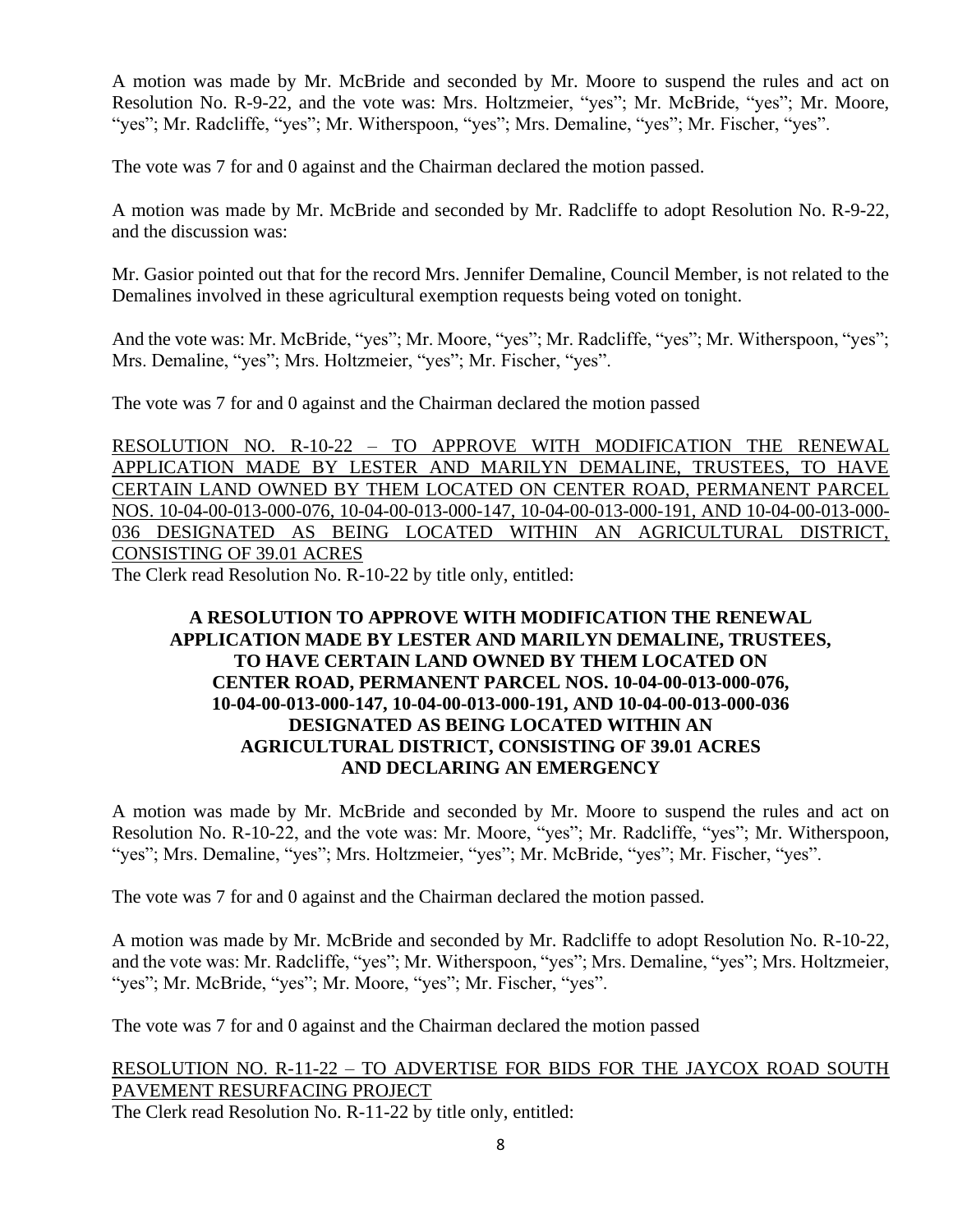## **A RESOLUTION TO ADVERTISE FOR BIDS FOR THE JAYCOX ROAD SOUTH PAVEMENT RESURFACING PROJECT AND DECLARING AN EMERGENCY**

A motion was made by Mr. McBride and seconded by Mr. Moore to suspend the rules and act on Resolution No. R-11-22, and the vote was: Mr. Witherspoon, "yes"; Mrs. Demaline, "yes"; Mrs. Holtzmeier, "yes"; Mr. McBride, "yes"; Mr. Moore, "yes"; Mr. Radcliffe, "yes"; Mr. Fischer, "yes".

The vote was 7 for and 0 against and the Chairman declared the motion passed.

A motion was made by Mr. McBride and seconded by Mr. Moore to adopt Resolution No. R-11-22, and the vote was: Mrs. Demaline, "yes"; Mrs. Holtzmeier, "yes"; Mr. McBride, "yes"; Mr. Moore, "yes"; Mr. Radcliffe, "yes"; Mr. Witherspoon, "yes"; Mr. Fischer, "yes".

The vote was 7 for and 0 against and the Chairman declared the motion passed

RESOLUTION NO. R-12-22 – TO ADVERTISE FOR BIDS FOR THE SHAKESPEARE LANE PAVEMENT RESURFACING PROJECT The Clerk read Resolution No. R-12-22 by title only, entitled:

### **A RESOLUTION TO ADVERTISE FOR BIDS FOR THE SHAKESPEARE LANE PAVEMENT RESURFACING PROJECT AND DECLARING AN EMERGENCY**

A motion was made by Mr. McBride and seconded by Mr. Moore to suspend the rules and act on Resolution No. R-12-22, and the vote was: Mrs. Holtzmeier, "yes"; Mr. McBride, "yes"; Mr. Moore, "yes"; Mr. Radcliffe, "yes"; Mr. Witherspoon, "yes"; Mrs. Demaline, "yes"; Mr. Fischer, "yes".

The vote was 7 for and 0 against and the Chairman declared the motion passed.

A motion was made by Mr. McBride and seconded by Mr. Moore to adopt Resolution No. R-12-22, and the vote was: Mr. McBride, "yes"; Mr. Moore, "yes"; Mr. Radcliffe, "yes"; Mr. Witherspoon, "yes"; Mrs. Demaline, "yes"; Mrs. Holtzmeier, "yes"; Mr. Fischer, "yes".

The vote was 7 for and 0 against and the Chairman declared the motion passed

RESOLUTION NO. R-13-22 – TO ADVERTISE FOR BIDS FOR THE NORTH EATON DRIVE AND SHAKESPEARE LANE SEWER REHABILITATION PROJECT The Clerk read Resolution No. R-13-22 by title only, entitled:

# **A RESOLUTION TO ADVERTISE FOR BIDS FOR THE NORTH EATON DRIVE AND SHAKESPEARE LANE SEWER REHABILITATION PROJECT AND DECLARING AN EMERGENCY**

A motion was made by Mr. McBride and seconded by Mr. Moore to suspend the rules and act on Resolution No. R-13-22, and the vote was: Mr. Moore, "yes"; Mr. Radcliffe, "yes"; Mr. Witherspoon, "yes"; Mrs. Demaline, "yes"; Mrs. Holtzmeier, "yes"; Mr. McBride, "yes"; Mr. Fischer, "yes".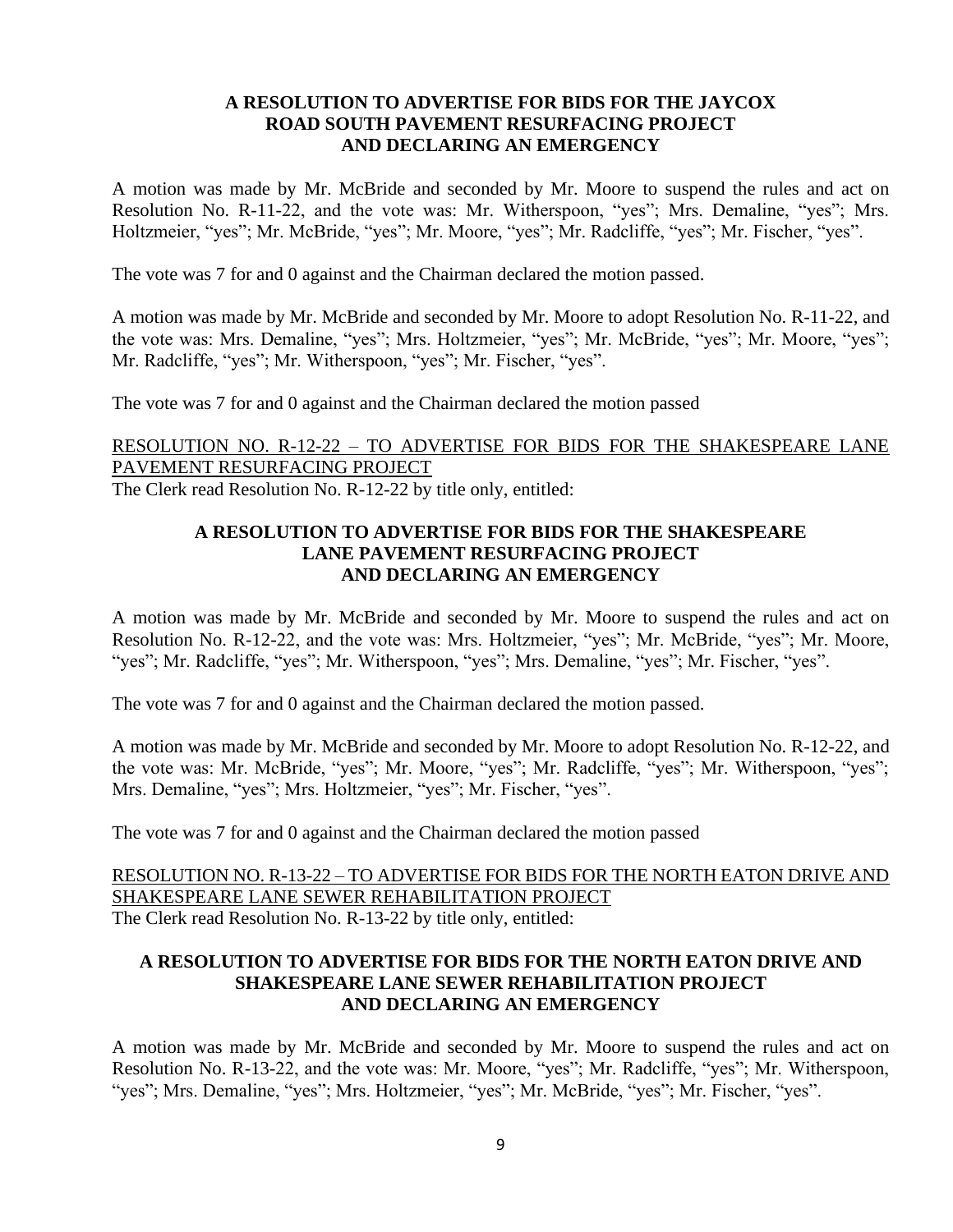The vote was 7 for and 0 against and the Chairman declared the motion passed.

A motion was made by Mr. McBride and seconded by Mr. Moore to adopt Resolution No. R-13-22, and the vote was: Mr. Radcliffe, "yes"; Mr. Witherspoon, "yes"; Mrs. Demaline, "yes"; Mrs. Holtzmeier, "yes"; Mr. McBride, "yes"; Mr. Moore, "yes"; Mr. Fischer, "yes".

The vote was 7 for and 0 against and the Chairman declared the motion passed

### REPORTS AND COMMENTS

MAYOR JENSEN advised he is requesting a Service/Finance Committee meeting be called next Monday, March 21, 2022, at 6:30 p.m. to discuss sidewalks. He said Mrs. Clements, the Zoning Enforcement Officer, and Mr. Cummins, the City Engineer, will be here to go over what has been done in the past and what changes they are proposing. Mayor Jensen noted that Mr. Gasior will be a part of that discussion as well. He stated he would like to get a consensus from Council as to what direction the City should go moving forward. Mayor Jensen advised he is hearing those concrete prices just increased another \$35 a yard because of the surcharges on fuel and added costs making it over \$150 a yard and last year they were right around \$100 a yard.

Mrs. Demaline, Chair of the Service Committee and Mrs. Holtzmeier, Chair of the Finance Committee each indicated they were available for that meeting along with the other committee members.

Mr. Fischer asked the Clerk to schedule that combined committee meeting.

#### COUNCIL MEMBERS:

MRS. DEMALINE, WARD 1, advised she is pleased they are going to be talking about sidewalks next week and she thanked Mayor Jensen. She said she is hoping that the overall map of the sidewalks in the City could be sent to Council Members prior to the meeting so they have a chance to review it before the committee meeting.

Mayor Jensen advised that should be no problem. He said he spoke with Mrs. Clements this morning and she is aware that the meeting would be requested tonight. Mayor Jensen stated he also believes that Mr. Cummins has the list of proposed areas in the City that still do not have sidewalks in each Ward. He indicated they would try to send out a whole packet of proposed sidewalk improvement areas to Council.

MRS. HOLTZMEIER, AT LARGE, advised she is also looking forward to the discussion at next week's committee meeting.

Mrs. Holtzmeier congratulated the City Parks and Recreation Department on a successful basketball season for boys and girls grades 3 thru 12 in the City. She felt that more than ever it was a season that was needed based on what has been going on in the world. Mrs. Holtzmeier stated to give these kids a chance to get out and run around and compete and be a part of a team she felt was really important. She thanked the City for helping to make those memories.

MR. MCBRIDE, WARD 2, had no comments.

MR. MOORE, WARD 3, had no comments.

MR. RADCLIFFE, WARD 4, had no comments.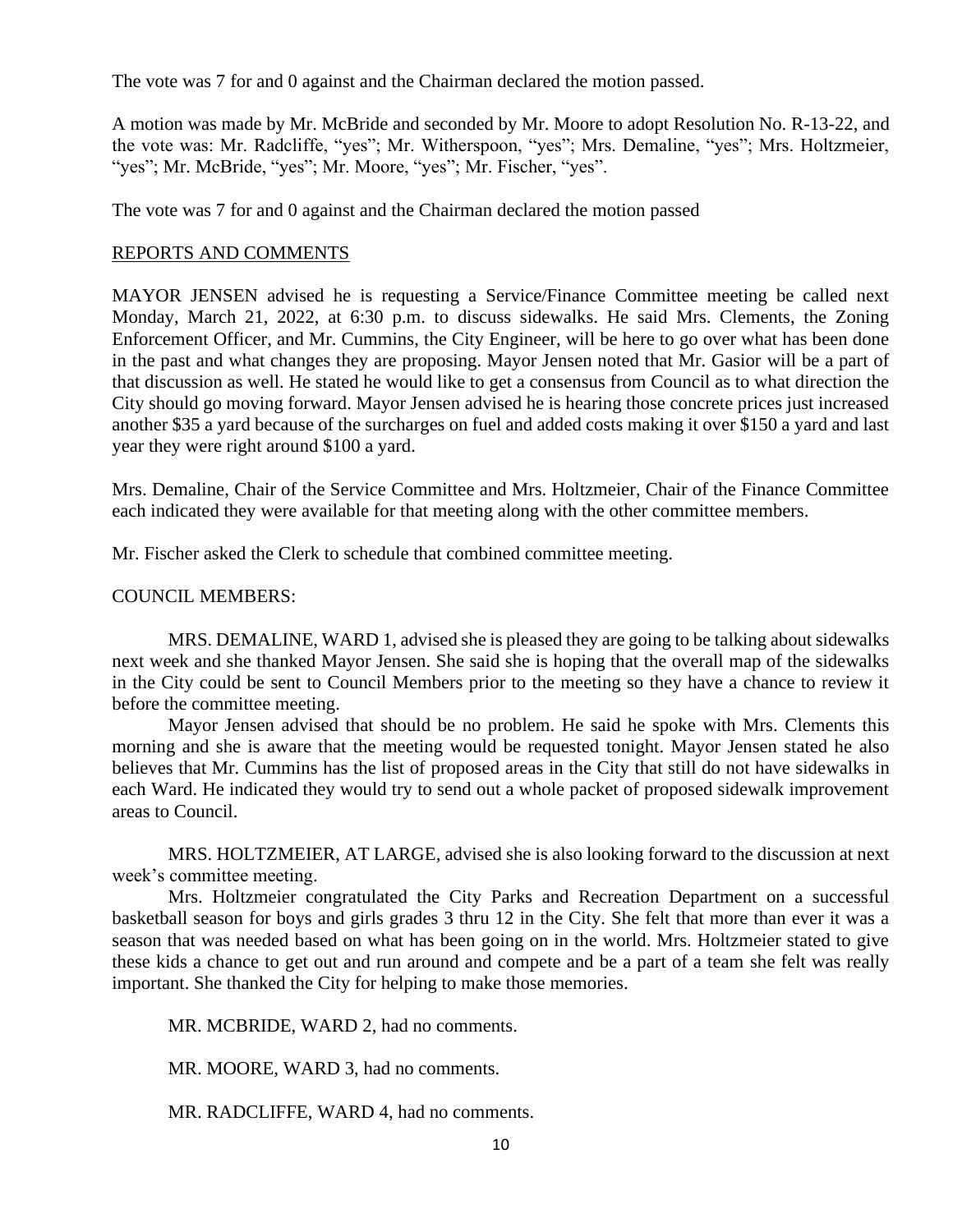MR. WITHERSPOON, AT LARGE, had no comments.

MR. FISCHER, AT LARGE, had no further comments.

#### DIRECTORS/ADMINISTRATION:

MR. CUMMINS, CITY ENGINEER, had no comments.

MS. FECHTER, ECONOMIC DEVELOPMENT/PLANNING COORDINATOR, had no further comments.

MR. GASIOR, LAW DIRECTOR, had no further comments.

MR. LOGAN, FINANCE DIRECTOR, had no further comments.

MR. STREATOR, SAFETY/PUBLIC SERVICE DIRECTOR, had no comments.

#### AUDIENCE:

Attorney Dennis Rose, partner of Hahn, Loeser & Parks, LLP 200 Public Square, Suite 2800, Cleveland, Ohio advised he was here five weeks ago on the Grande Esplanade development issue. He reminded Council that the issue that he put in front of Council at that time was that this issue was caused by the reserve strip that exists that is in violation of the City Ordinance. Mr. Rose advised there have only been two instances in Avon that an Ordinance has been violated because they had reserve strips. He said one was on North Long Drive, which was resolved and now this one. Mr. Rose stated with every other development in Avon, the Ordinance has been followed. He advised they may recall that they made an offer above fair market value to purchase the reserve strip from Carnegie Management and the response from Carnegie Management was that there were other predicate issues that had to be resolved before they would entertain an offer. Mr. Rose said the offer of \$50,000 still stands. He advised Council has a choice as they can do a take, which H-9 has agreed to indemnify the City and pay the cost of the take, which they feel would move this along to a resolution. Mr. Rose stated, or the City can say, "no" to the take by eminent domain and Grande Esplanade would go by way of Nagel Road. He said they heard about costs going up and that the real estate market may change.

Mr. Rose advised the world has changed since they were last here as there was not a major war going on then that is now. He said H-9 and Grande Esplanade has to go forward and they will go forward as they have the resources. Mr. Rose stated if Council tells them to go up Nagel Road, they will do it but he still believes that does not make any sense for the residents or for the Red Tail subdivision, for the City to shut down Nagel Road for 2-4 months or however long it will take. He said that is a choice that Council is going to have to make right now. Mr. Rose advised his client took a step back at the request of Mayor Jensen and Council President Fischer to see if the parties could resolve the issue. He said they talked separately with the Mayor, and he believes that the Khouris and Carnegie Management talked separately with the Mayor as well. Mr. Rose stated a mediation was suggested and that took place last Thursday and Attorney Dan Urban, who is present tonight, was the mediator and the parties all agreed that Mr. Urban can update Council in Executive Session. He advised the mediation failed as the number of tangential issues many of which have nothing to do with H-9 or have nothing to do with this development, Grande Esplanade. Mr. Rose stated it is unfortunate that the mediation failed, and it is back in the City's lap as he and his client tried to deal with that. He said he would ask Council, as they are in Executive Session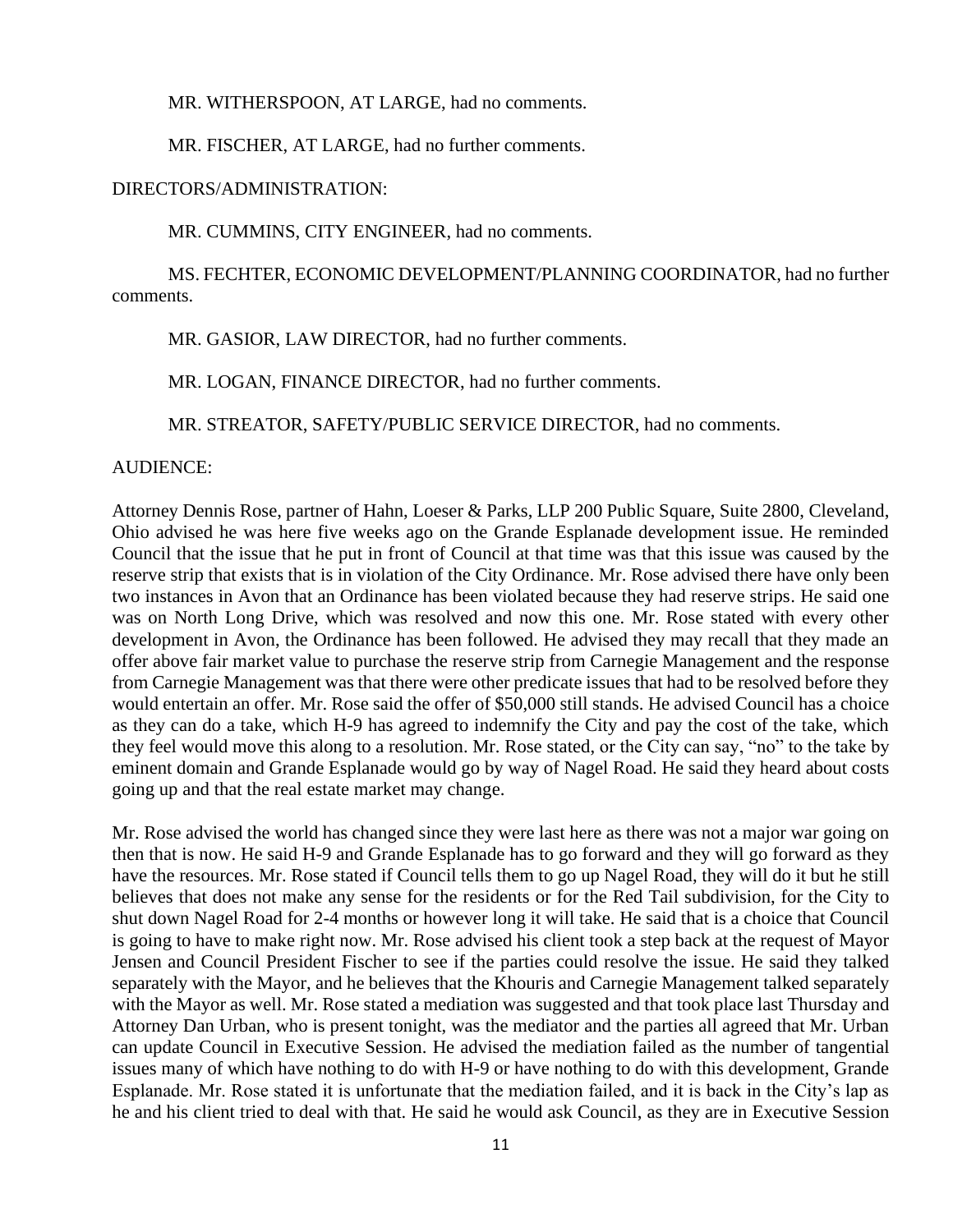discussing with Mr. Urban and Mr. Gasior, to get an understanding of why this mediation failed and an understanding of what is going on with the ancillary issues that brought this to the City and how this same type of issue was resolved by City Council with North Long Road several years ago. That was resolved by City Council through a decision of a take, but the take never formally took place because the issue was resolved before that action was necessary. Mr. Rose advised they feel that is the avenue that the City is now forced to do, not by his client, but they think the reserve strip should be sold at this reasonable price but if they have to go up Nagel Road they are prepared to do it. He said costs continue to go up, but it has to happen. Mr. Rose stated that he and Mr. Restivo are available to answer any questions that City Council might have before going into Executive Session.

Attorney John Slagter, partner of Tucker Ellis of 950 Main Avenue, Suite 1700, Cleveland, Ohio advised he was representing Carnegie Management and also the Red Tail Development. He thanked Council and Mayor Jensen for their time and consideration this evening. Mr. Slagter said he knows the City does not want to or plan on litigating this dispute before this body. He stated the claim that there was somehow a mistake or that there is a reserve strip here, he believes needs to be clarified. Mr. Slagter advised if there was any mistake that was made it was made by Mr. Restivo, the individual who is coming here asking for relief for his own private development. He said Mr. Restivo was Red Tail Development's consultant working for them and also Euthenics Engineer that is now working for Mr. Restivo was working for Red Tail's Development and apparently created what Mr. Restivo's attorneys are now calling a reserve strip. Mr. Slagter advised that Mr. Restivo and his legal team blame the City for this happening, they blame the City Engineer, they blame the Mayor, the City Law Director for the many occurrences that have happened here. He said the fact is that Mr. Restivo's team has no one else to blame, but themselves. Mr. Slagter stated the other party is asking the City to use eminent domain power, the power of this government, to take property from someone else for their personal purpose. He advised there is not a valid public use here but is a matter of what Mr. Restivo's party believes is a better choice for them and they admit that they have another route to go. Mr. Slagter said the other party has put forth a plan that shows another route down Nagel Road. He stated anytime that developments occur, there is always some delay or other reason that may have to happen when installing a roadway, just like when the Red Tail Subdivision was installed. Mr. Slagter advised the entire sewer system that was developed was developed with the capacity for future development of Red Tail where studies have been done about whether the capacity exists or not. He said there is no reason that this governmental body should use its authority to take private property from someone when there is no legitimate public purpose and the only issue the other party has, the other party created. Mr. Slagter thanked Council for their consideration this evening.

Mr. Rose advised this attack on Mr. Restivo really has to stop. He said the issue is that the reserve strip is there, and it is not a lawful reserve strip. Mr. Rose stated Mr. Slagter's comments tells them that this is a personal issue that the other party has and it is not beneficial to H-9, LLC or the City to allow this personal issue to take control of all of this. He advised the City can do a take, it is for a public purpose and they thanked Council for their consideration and they asked the City to authorize the take.

No further comments were made.

#### EXECUTIVE SESSION: 8:02 p.m.

A motion was made by Mr. McBride and seconded by Mr. Moore to Enter Into Executive Session for the Purpose of Discussing the Threat of Imminent Litigation and invite the Mayor, the Law Director, Mr. Cummins, Ms. Fechter and Attorney Dan Urban, and the vote was: Mr. Witherspoon, "yes"; Mrs. Demaline, "yes"; Mrs. Holtzmeier, "yes"; Mr. McBride, "yes"; Mr. Moore, "yes"; Mr. Radcliffe, "yes"; Mr. Fischer, "yes".